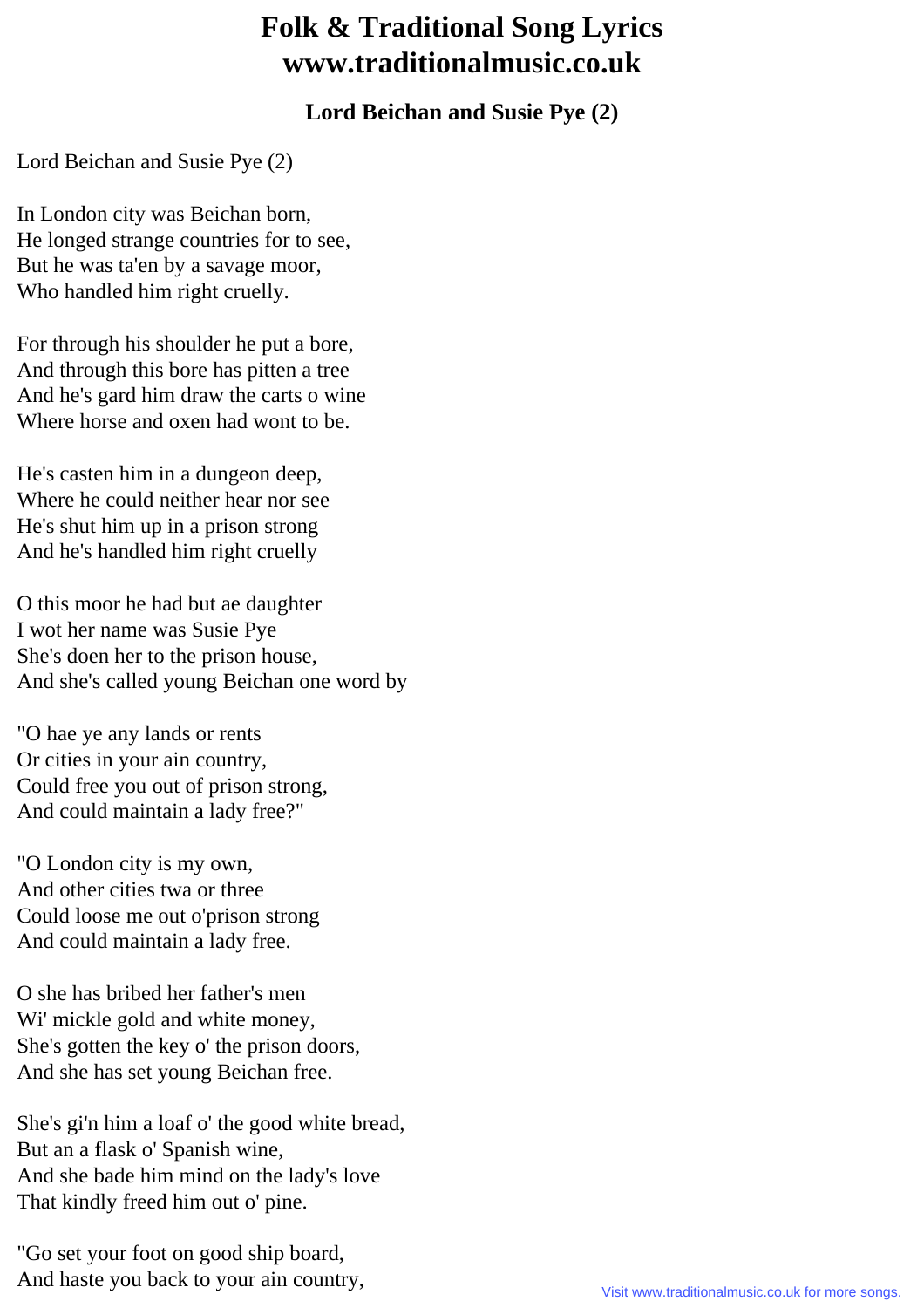And before that seven years has an end, Come back again, love, and marry me."

It was long or seven years had an end She longed full sair her love to see She's set her foot on good ship board, And turned her back on her ain country.

She's sailed up, so has she down, Till she came to the other side; She's landed at young Beichan's gates, And I hope this day she shall be his bride.

"Is this Young Beichan's gates?" says she, "Or is that noble prince within?" "He's up the stairs wi' his bonny bride. And many a lord and lady wi' him."

"O has he te'an a bonny bride, And has he clean forgotten me?" And sighing said that gay lady "I wish I were in my ain country!"

But she's pitten her hand in her pocket, And gi'n the porter guinaes three; Says, "Take ye that, ye proud porter, And bid the bridegroom speak to me."

O when the porter came up the stair, He's fa'n low down upon his knee: "Won up, won up, ye proud porter, And what makes all this courtesy?"

"O, I've been porter at your gates This mair nor seven years and three, But there is a lady at them now the like of which I never did see.

"For on every finger she has a ring, And on the mid-finger she has three, And there's as mickle goud aboon her brow As would buy an earldom o' land to me."

Then up it started Young Beichan, And sware so loud by Our Lady, "It can be none but Susie Pye, That has come o'er the sea to me."

O quickly ran he down the stair,